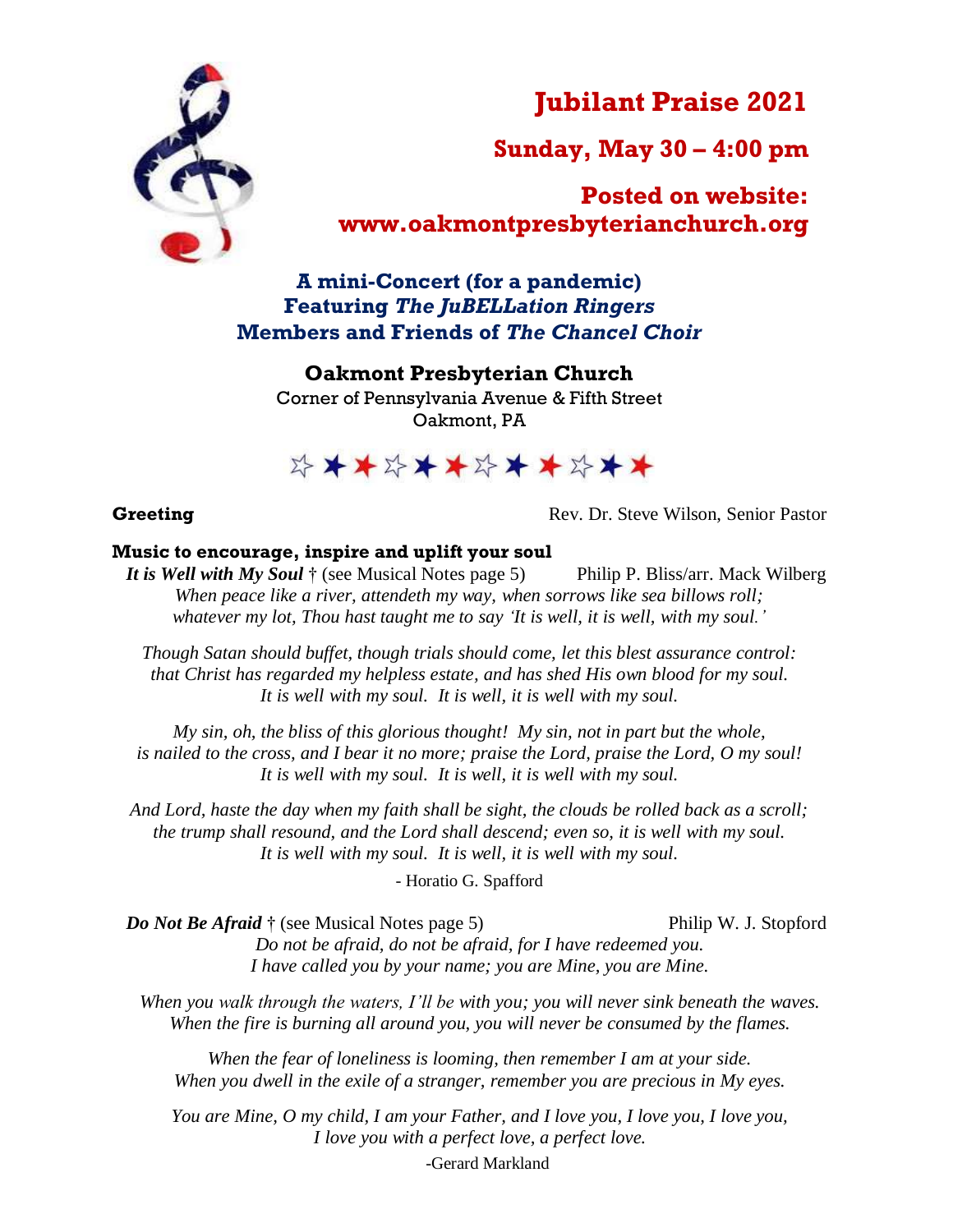#### *Prayer for Humanity* Linda Lamb

*You Raise Me Up* **Brendan Graham and Rolf Lovland** arr. Joseph M. Martin

> *When I am down and, oh my soul, so weary, When troubles come and my heart burdened be; Then I am still and wait here in the silence Until You come and sit awhile with me.*

*You raise me up, so I can stand on mountains. You raise me up, to walk on stormy seas. I am strong when I am on Your shoulders. You raise me up to more than I can be.*

*There is no life, no life without its hunger. Each restless heart beats so imperfectly. But when You come and I am filled with wonder Sometimes I think I glimpse eternity. (Refrain)*

*You raise me up to more than I can be.*



#### **Music to celebrate our Country and Its Heroes**

*My Country 'Tis of Thee*  $\dot{\tau}$  (see Musical Notes page 5) arr. Mack Wilberg

*My country, 'tis of thee, sweet land of liberty, of thee I sing; Land where my fathers died, land of the pilgrims' pride, From every mountainside, let freedom ring.*

*My native country, thee, land of the noble free, Thy name I love; I love thy rocks and rills, Thy woods and templed hills; My heart with rapture thrills, like that above.*

*Let music swell the breeze, and ring from all the trees, sweet freedom's song; Let mortal tongues awake, let all that breathe partake, Let rocks their silence break, the sound prolong.*

> *Our fathers' God, to Thee, author of liberty, to Thee we sing; Long may our land be bright with freedom's holy light; Protect us by Thy might, Great God, our King.*

*Let music swell the breeze sweet freedom's song! Freedom's Song!* - Samuel F. Smith

*An American Medley* arr. Anna Laura Page A medley: *America the Beautiful, God of Our Fathers, My Country 'Tis of Thee*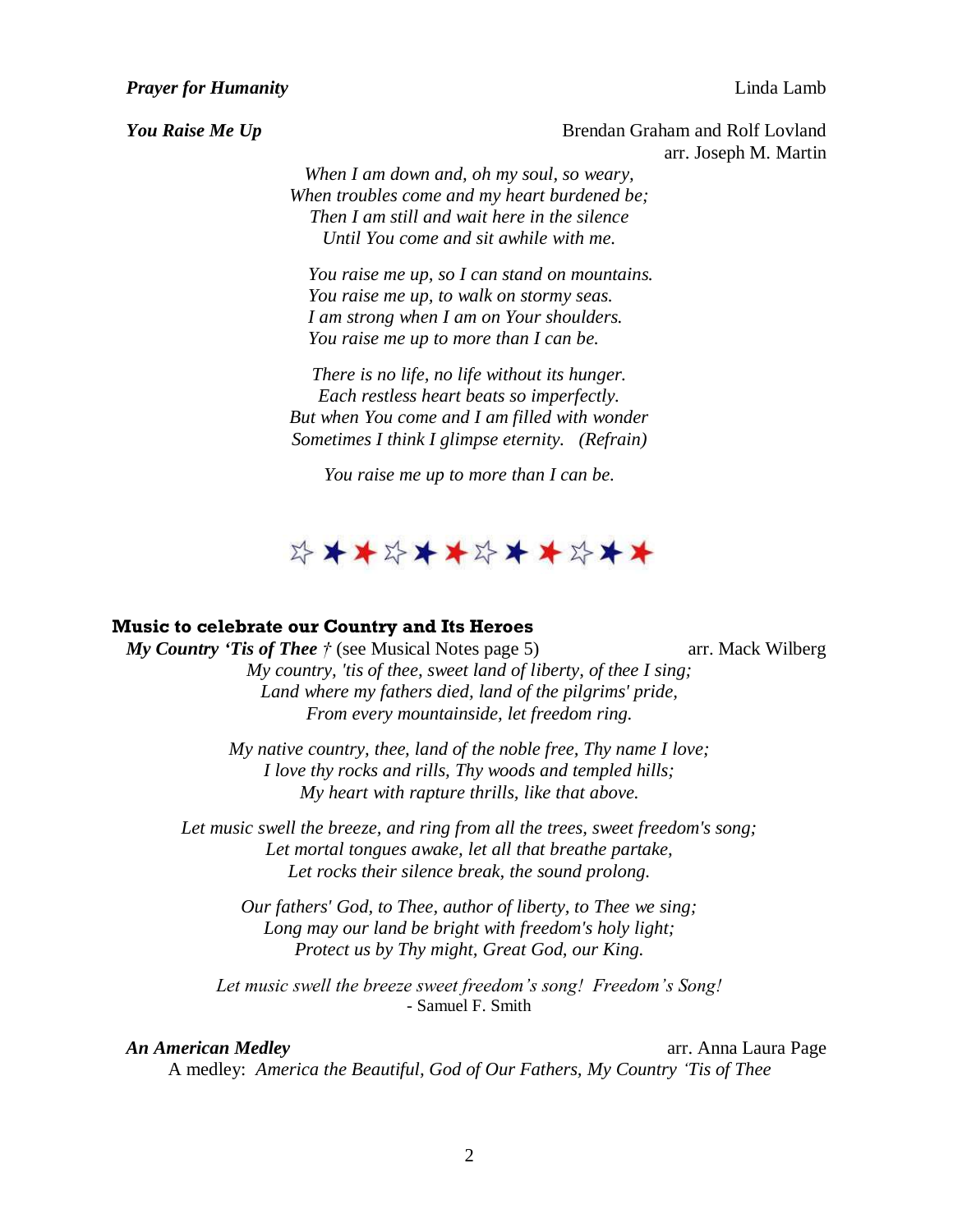#### *Armed Forces – The Pride of America***!** (a medley) arrs. Greg Gilpin/Larry Clark

**The United States Army (***The Caisson Song***)** *Over hill, over dale, we will hit the dusty trail, and the caissons go rolling along. In and out, hear them shout, counter march and right about, And the caissons go rolling along.*

> *Then it's Hi! Hi! Hee! In the field artillery. Shout out your numbers loud and strong! For where e'er you go, you will always know That the caissons are rolling along.*

### **The United States Marines (***The Marine's Hymn***)**

*From the Halls of Montezuma to the shores of Tripoli, We will fight our country's battles in the air, on land and sea. First to fight for right and freedom and to keep our honor clean. We are proud to claim the title of United States Marines.*

#### **The United States Navy (***Anchors Aweigh***)**

*Anchors aweigh, my boys, anchors aweigh. Farewell to college joys, we sail at break of day, day, day, day. Through our last night on shore, drink to the foam. Until we meet once more, here's wishing you a happy voyage home.*

#### **The United States Coast Guard (***Semper Paratus***)**

*We're always ready for the call, we place our trust in Thee. Through surf and storm and howling gale, high shall our purpose be. "Semper Paratus" is our guide, our fame and glory, too. To fight, to save, to fight and die! Aye! Coast Guard we are for you!*

#### **The United States Air Force (***The U.S. Air Force***)**

*Off we go, into the wild blue yonder, climbing high into the sun. Here they come zooming to meet our thunder, "At 'em boys, give 'er the gun!" Down we dive, spouting your flame from under, off with one terrible roar! We live in fame or go down in flame. Hey, nothing can stop the U.S. Air Force.*

*O beautiful for heroes proved in liberating strife, Who more than self their country loved, and mercy more than life!*

*Sing: O say can you see by the dawn's early light, What so proudly we hailed at the twilight's last gleaming? Who's broad stripes and bright stars through the perilous fight, For the ramparts we watched were so gallantly streaming. And the rocket's red glare, the bomb's bursting in air, Gave proof through the night, that our flag was still there. Oh say does that star spangled banner yet wave, O'er the land of the free, and the home of the brave?*

*America, America, my home!*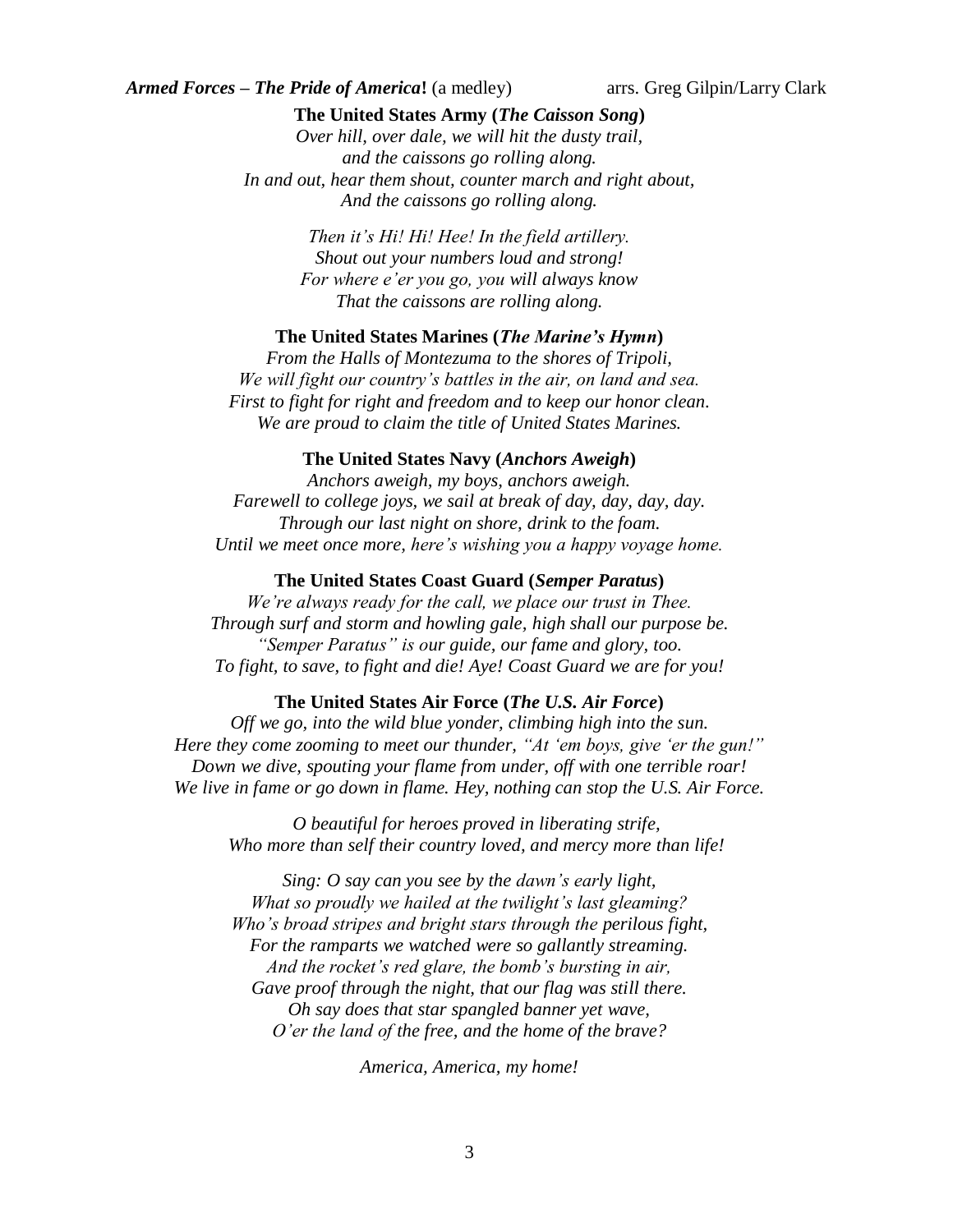**Song for the Unsung Hero**  $\dagger$  (see Musical Notes page 5) Joseph M. Martin *Let us sing for unsung heroes, those who lay their dreams aside. Choosing honor more than glory, pledging faith with quiet pride. Those whose uniform is courage, yet are unashamed of tears. Finding in their love of freedom power stronger than their fears.*

> *Sing a song for unsung heroes, sing from sea to shining sea. As the faithful sang before you, singing the song of liberty.*

*Let us sing for unsung heroes, those who answer freedom's call. Those united by one purpose, all for one and one for all. We will sing and not be silenced, we will keep our voices strong, For as long as we keep singing, freedom's cry will still live on!*

*Sing a song for unsung heroes, sing from sea to shining sea. As the faithful sang before you, sing the song of liberty. Sing the song of liberty.*

You are invited to join in singing:

### **My country 'tis of thee, sweet land of liberty, of thee I sing. Land where my fathers died, Land of the pilgrims' pride, From ev'ry mountainside, let freedom ring.**

*Let us sing the song of freedom, sing the song of liberty, America.*

- Pamela Martin

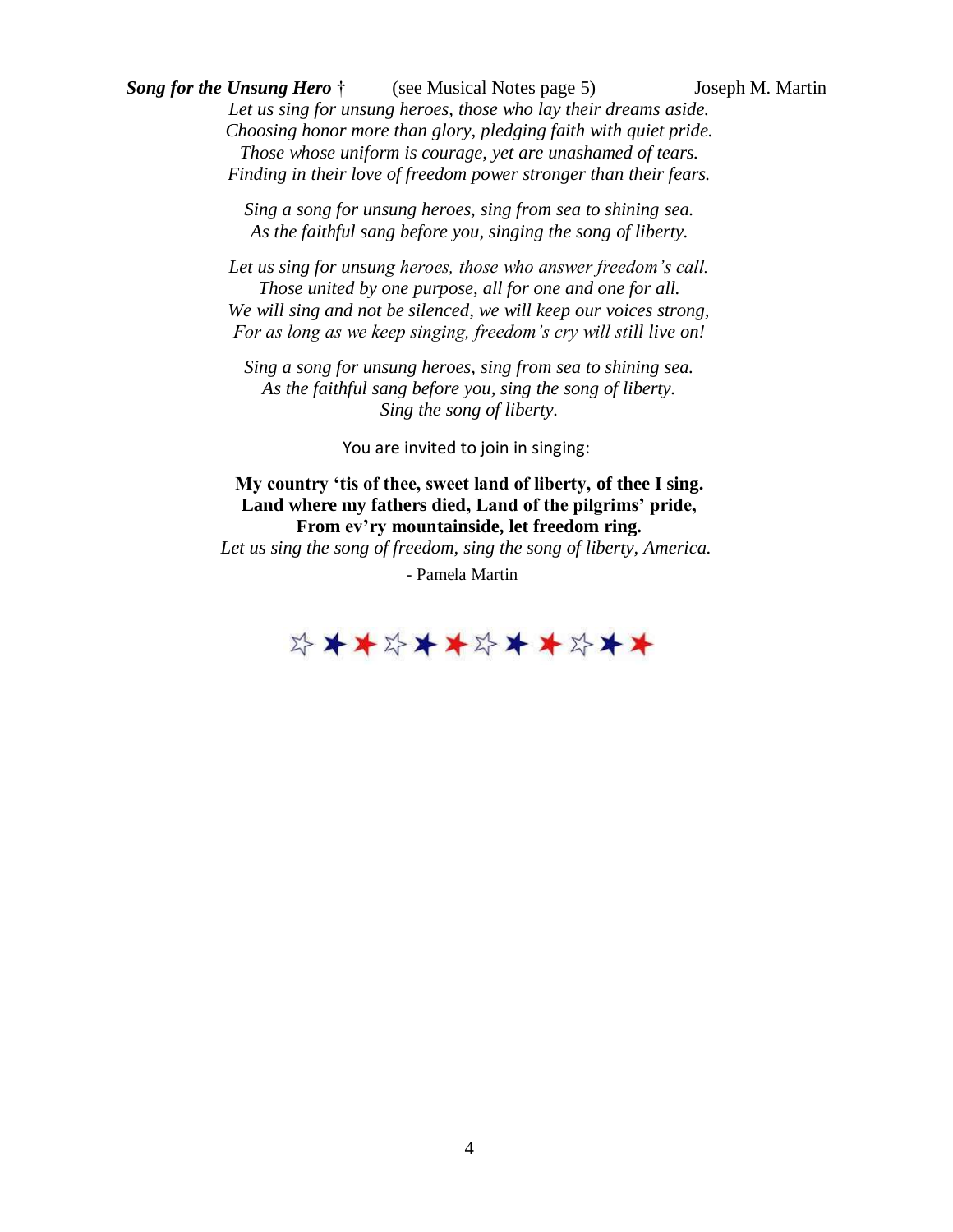# *A Few Musical Notes…*

#### **†***It Is Well with My Soul*

This arrangement of the beloved hymn has been purchased for the Choir Library *in loving memory of Vera Viale, by those who loved her.* Given by members of The Card Club: Grace Trangle, Marilyn Wetmore, Marjorie King, Mary Lee Brown, Gladys Vayda, B.J. Sipe, Mary Moore, Mary Ellen Strachan.

#### *†Do Not Be Afraid*

This anthem was given to the Chancel Choir Library in March 2017 *in joy, love and celebration of Debbie Hays' Birthday*, given by her husband, Ralph Hays.

#### **†***My Country 'tis of Thee*

This arrangement was given to the Chancel Choir Library by Laura Crawford and is dedicated to the memory of her beloved husband, John K. Crawford, Jr. and cherished son, Gregory J. Crawford. Gregory served in the US Navy as a submariner. This anthem is also dedicated to all who serve.

#### *†Song for the Unsung Hero*

This anthem was donated for Jubilant Praise 2016 in loving memory of Jack Lewis Jr., given by his friends, Wayne and Diane Blackwell.



## *Thank You…*

To **English Funeral Home** for their continuing support of our Jubilant Praise concerts through their generous donations.

# \*\*\*\*\*\*\*\*\*\*\*

**Plan to join us next year – in person for the 22nd Annual Jubilant Praise Concert Sunday, May 29, 2022 at 4:00 pm**

**Theme:** *Homeward Bound -* **A musical journey of sacred and patriotic selections, exploring the many aspects of** *Home***.**